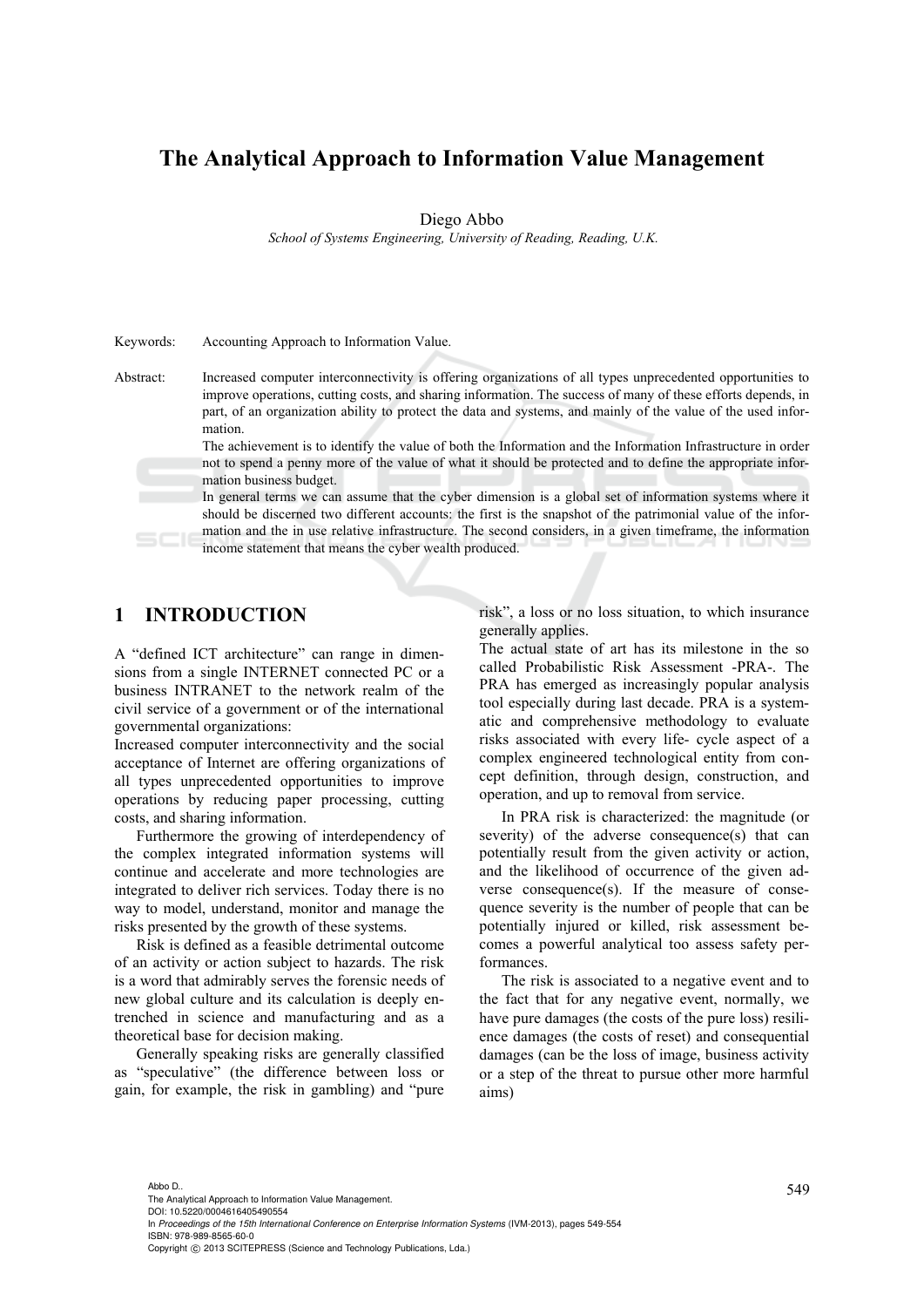However if we consider the speculative risk it should be considered also the "positive consequences" in accordance with the concept widely accepted in the business world of no risk no return. Individual investors managing their investments must be careful when it comes to the amount of risk that they take on. If they take on too much risk, perhaps by making aggressive investments, the losses could exceed their risk tolerance, or to be uncertain for comfort. On the other hand, if they failed to take on enough risk, by making conservative investments, they may earn returns that are stable, but inadequate for achieving the investor's financial objectives.

Risk management is not only about reducing downside potential or the probability of pain, but also about increasing upside opportunity or the prospects for gain.

In both cases the point of attack for any speculation and/or consideration is the value of the assets.

Value is a word whose meaning is different for different people. This is old as civilization. In the year 365 B.C. Aristotle had mentioned about seven type of values. They are: religious, political, social, aesthetic, ethical, economic, judicial. The economic value of goods, the only one that can be measured in terms of objective monetary units, presents two sides according to Aristotle. The one is the value that Aristotle called "natural" and it is exploited through the final consumption. The other "non natural" is realized by exchanging goods with each other, using it so you do not to meet the direct needs, but indirectly for other. In essence, Aristotle has a clear distinction between use value and exchange value, he shall notify heterogeneity and, just like the classic two thousand years later folds on money and on the market price as the best approximation to an ideal criterion of commutative justice.

Aristotle, in fact, acknowledges that the goods are the product of human labor, but as the jobs are different from each other qualitatively and quantitatively, the reference to the labor-time necessary to produce a commodity is not an adequate measure of exchange value, is the currency that we must therefore rely on. An information system is an engineered capital good that produces specific services in a defined organizational context, a delivery system.

In general terms we can assume that the information is moving, in a delivering system, from a point of production to a point of utilization, and a delivering system can be considered a multiple progressive segments of points of departure and points of arrivals for the information in accordance with the logical atomism.

*-- Logical atomism is a philosophical belief that originated in the early 20th century with the development of analytic philosophy. The theory holds that the world consists of ultimate logical "facts" (or "atoms") that cannot be broken down any further.--* 

The information is produced (processed) in one physical site, stored in the same or in another site and communicate through a physical meaning to the site of utilization. All the three entities (production, communication and utilization) exploit instrumental items as facilities that are hosting pertinent devices, hardware, software, operation systems, applicative programs, files, physical meaning of communication (internal and external network) and are linked to the human factors as operational management policy, training, working activities and the end purpose of the delivered information.

This paper is organized in two main conceptual sections. The first one defines a set of models and pertinent indicators capable of creating qualitative standards of the value of information in an engineered capital good. **IELEATION** 

*-- The model represents a set of equation and/or other mathematical relations with the capacity of apprehending the characteristics of the contingency situation and subsequently to describe, to estimate and to control the working out.--* 

The second aspects analyses the Aristotle's values that can affected the information management in the whole cyber dimension.

Particularly the economic value is accounted in a static and dynamic way: the first represents the snapshot of the information and the in use relative infrastructure balance sheet. The second considers, in a given timeframe, the information profit and loss statement that means the cyber services produced.

# **2 INFORMATION VALUE AND PERTINENT MODELS AND/OR PROFILES**

### **2.1 A.I.M.S. (ABBO's Information Models for Security)**

A system is a collection of interacting components, policies and procedures that are integrated and organized to react to an input and produce a predictable output and have a feedback. Everything is not a part of the system is called the surroundings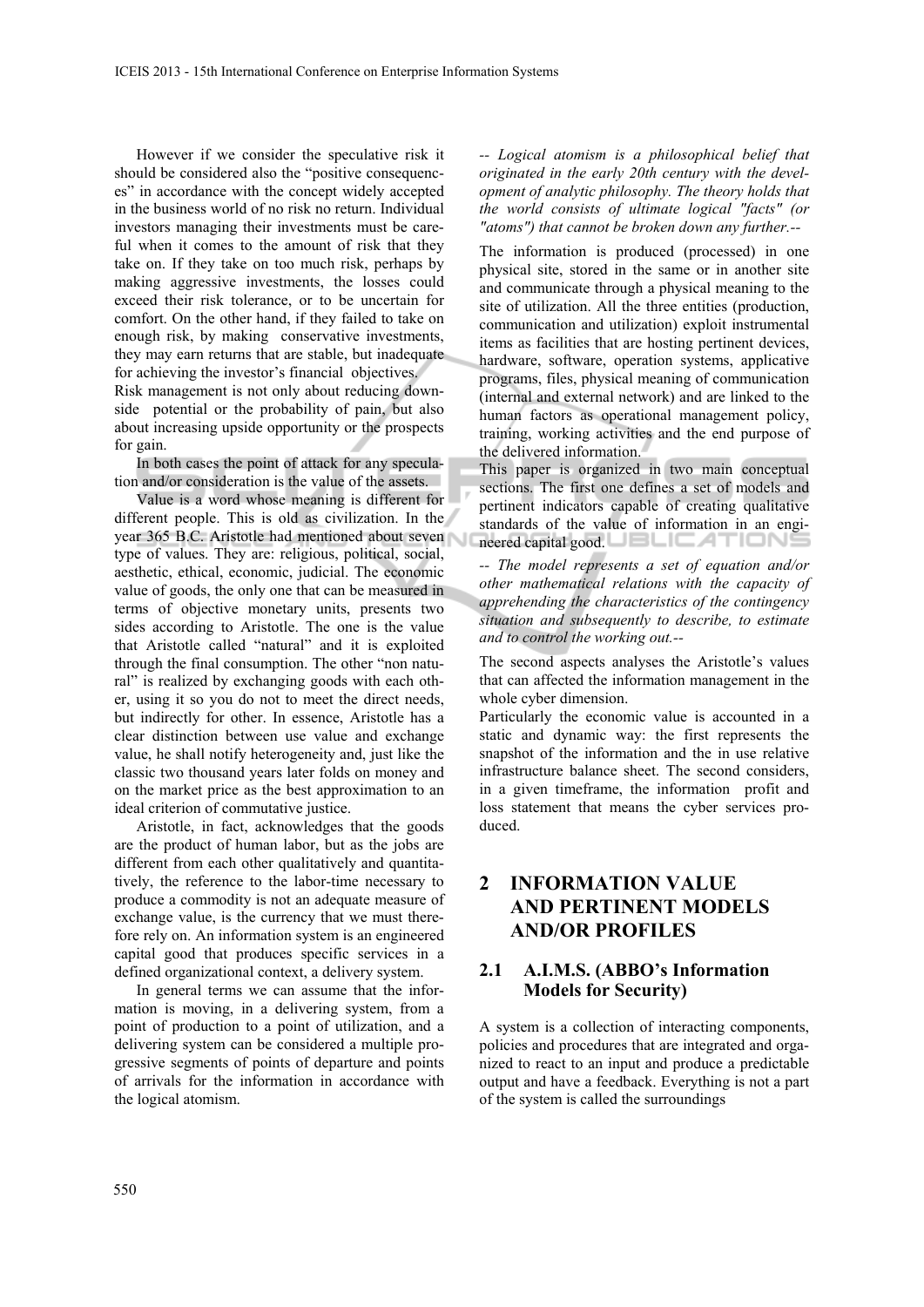(Rogers, 2006). The components themselves and the relationships among them determine how the system works. A complex system is defined as a diverse system of sub- systems working together toward a common goal.

The three entity model or the ICT Security Company's System is the core model of A.I.M.S. (Abbo Information Models for Security) family (Abbo 2012 p 126). It is made of three  $sub$  – systems like three entities in a close market how it is illustrated in Figure 1 (Abbo, Sun, Feb 2009 pp 195 – 200).



Figure 1: The three missions are the entities of a close market where Company and Information are the two customers of Security Services.

The three entity model is strictly linked to the definitions of real cost and functional cost of the resources. The real cost is the prize of a resource in the external market and is clearly represented in the balance sheet of the Company's mission. The functional cost is the percentage of each single resource that we should invest for the defensive measures of the resource for its operational survival.

The focal point is that considering each single resource in terms of 100 percent functional units we can share it in three complementary slots.

If we put on graphics the percent of each relevant resource that is dedicated respectively to the Information mission and to the ICT security mission we have the ISO-line of balanced budget (Figure 2).The value of security performance is represented by the ordinate of each point in the realistic curve that is a percentage value. The difference between one hundred and the value of security performance represents both the value of "threat performance" and the "quantitative risk analysis" for any model that has same premises and surrounding conditions.

By an analytical point of view that means to draw the curve  $\mathbf{v} = \mathbf{SP}(\mathbf{x})$ : the functional cost is fixed but the correspondence with the value of Security Performance Curve is variable that should be conquered on the field. While functional cost and security performance rates are variables that should be considered in the strategic planning, the dynamic confrontation is related to the operational planning.



Figure 2: The curve is the representation of the ratio between security performance and functional cost of security mission.

The calculation of functional cost should be something of relatively easily to individuate and its acceptance as an analytical tool addresses any possible scenario represented by all the families of security performances in every IS security context. In addition any change in the security architecture of an existing or projected IS system should take always into consideration both the functional cost and the rate of security performance.

The combination of the functional costs is efficient only in the area represented by the integral of the realistic curve.

In the consideration of the inter-relation between Company Mission and Information Mission, in terms of percentage of dedicated resources, it is possible to create the Iso-line of balanced budget for e-government.

As for security management if we put on graphics the percent of each relevant resource that is dedicated respectively to the Company mission and to Information mission we have the ISO-line of balanced budget for e-government.

As for the graphic for security performance (previous Figure 2) the resources should be inclusive of all the assets, instrumental tools and human factors. Now if we consider two ICT architecture the first with a minor rate of resources dedicated to Information Mission and the second with an increased rate of resources we have an increased performance of the second architecture. The advantage is measured in percentage of time reduction (gain of time) that the second architecture achieves compared with the first one. The curve that is called e-government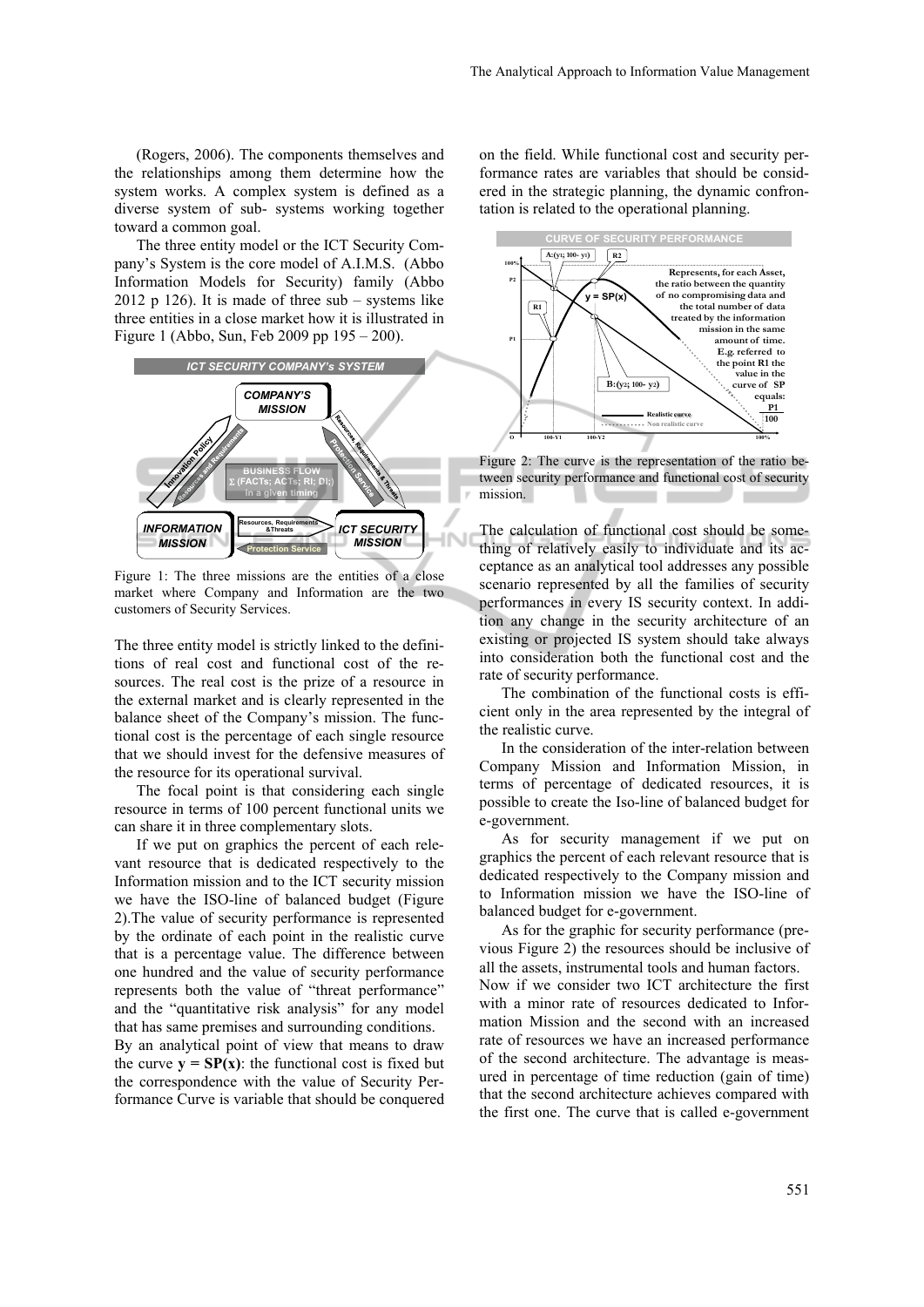performance (Figure 3) is mathematically represented by the formula:

$$
y = e-G(x) = \Delta I/\Delta T
$$

Where  $\Delta I$  represents the quantity of information that is delivering in a defined amount of time  $\Delta T$ .

Anyway the curve is theoretical because we should take into consideration the underperformance of the second architecture and the security issues due to the threat successful attack to our information business flows. So the real curve is:

$$
y = e-G(x) = (\Delta I/\Delta T - Tp\%/\Delta T)
$$

where  $Tp\% / \Delta T$  stays for the Threat performance in a defined time  $\Lambda T$ .

A similar curve can be also build –up considering the competitive advantage that comes from the migration from a older technology and/or architecture to new ones.



Figure 3: The curve is the representation of the ratio between the Information Performance and its running time.

The advantage of this analytical approach is that we have a scalar quantity that is a time that represents a measurable scale for compare two different architectures. That means that it is possible to make historical and future comparisons between increasing technologies.

The three entity model, on its applicative implementation to a given architecture, is able to determine the reduction of the value of information management due to losses The losses are dependent from threat performance in its widest sense that range from a human willingness to a human carelessness to an "act of GOD". In order to determine the value of information management it is necessary an integration of other models that are considering the pure risks and the speculative risks. Generally speaking Risks are generally classified as "specula-

tive" (the difference between loss or gain, for example, the risk in gambling) and "pure risk", a loss or no loss situation, to which insurance generally applies (Broder p.630).

#### **2.2 The Accounting Model**

Value may be expressed in accordance with the accounting rules that means the release of the information balance sheet and the information income statement.

A balance sheet summarizes an organization or individual's assets, equity and liabilities at a specific point in time. We have two forms of balance sheet. They are the report form and the account form. Individuals and small businesses tend to have simple balance sheets. Larger businesses tend to have more complex balance sheets, and these are presented in the organization's annual report. Large businesses also may prepare balance sheets for segments of their businesses. A balance sheet is often presented alongside one for a different point in time (typically the previous year) for comparison.

An income statement (US English) or profit and loss account (UK English) is one of the financial statements of a company and shows the company's revenues and expenses during a particular period. It indicates how the revenues (money received from the sale of products and services before expenses are taken out, also known as the "top line") are transformed into the net income (the result after all revenues and expenses have been accounted for, also known as "net profit" or the "bottom line"). It displays the revenues recognized for a specific period, and the cost and expenses charged against these revenues, including write-offs (e.g., depreciation and amortization of various assets) and taxes. The purpose of the income statement is to show managers and investors whether the company made or lost money during the period being reported.

The application of the income statement to the cyber dimension represents a "snapshot" of the Information while the income statement represents the flow of Information or better the flow of "information traffic" in a defined period of time.

The build-up of both those documents for the cyber dimension can be representative both of the value of Information, in the broadest sense of the word, and of the losses due security breaches.

Balance sheet and income statement are referred to an unitary period of time normally one year or one semester. For the information value purposes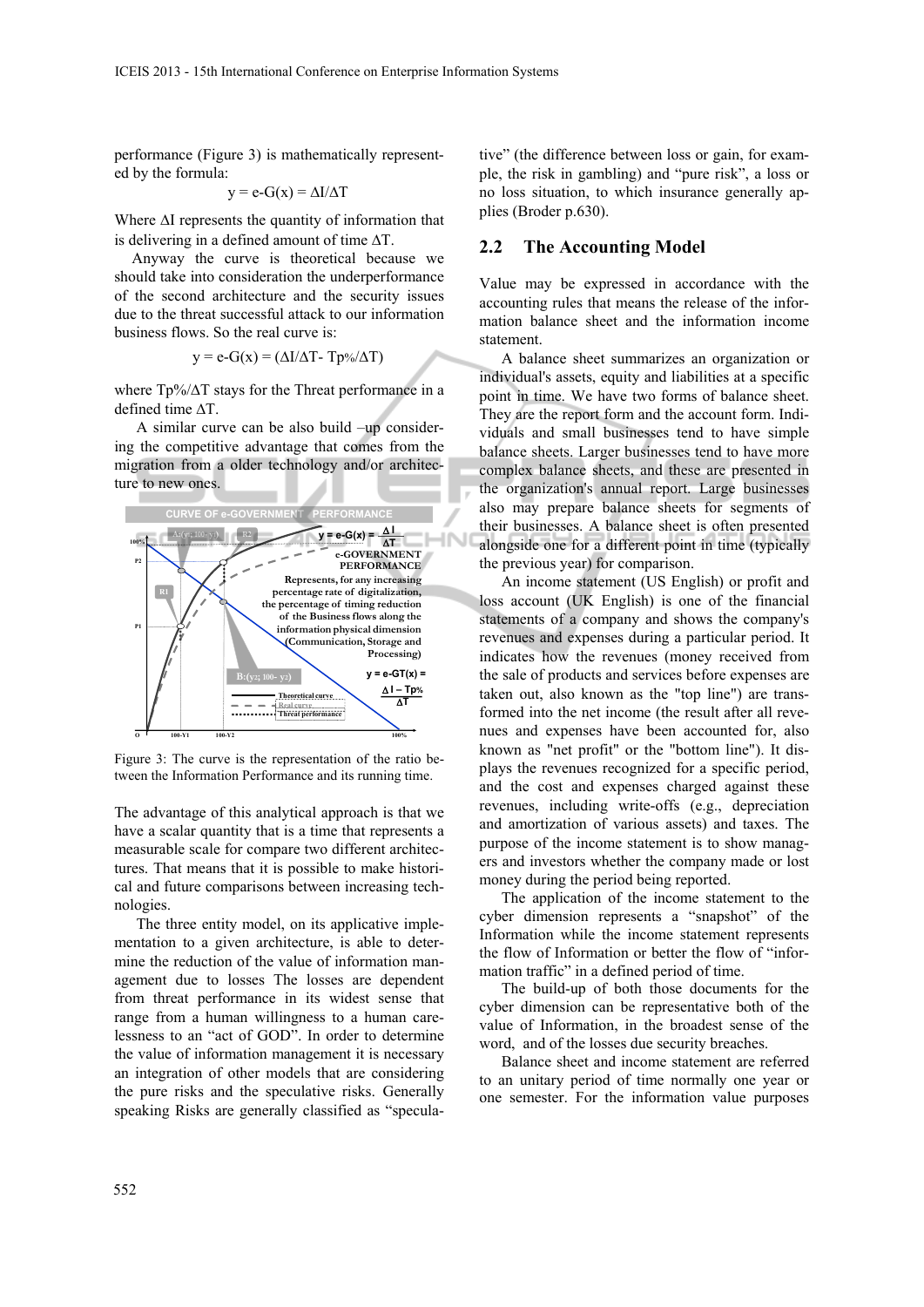the unitary period of time should be the same of the business information flow (B.I.F.) life-cycle.

The quantity of information is normally encapsulated in business information flows (B.I.F.s) that we can defined as a summation of Acts, Facts, Requested Information and Delivered Information in a given timing:

$$
\Sigma \text{ } \{ \text{Acts, Facts, RI, DI} \}
$$

∆T

The facts consist on the potential productivity of the infrastructural architecture and the acts all the human and automatic actions connected with the architecture.

All those assets are component of the "chain of value" of the company to fulfill its mission and it's possible to measure them like an income account in a fiscal period.

The B.I.F. exist because has an unitary mission (Figure 4). If the mission of the B.I.F. cannot be fulfilled the B.I.F. should be not existing in the accounting scale and should be considered aborted or spoiled.



Figure 4: The unitary B.I.F. scheme.

In the global architecture accounting the quantity of B.I.F.s represents the management of information value. In other words the estimation of the value information of any single B.I.F. can account the global value of information management.

# **3 INFORMATION VALUE METRICS**

The point of attack for any speculation and/or consideration for the rate of impact is the capacity of accounting the value of the assets that in the cyber world is represented by the information infrastructure, the information and the "information traffic".

The "information traffic" can be defined as the number of B.I.F.s that are carried out by an individuated operational information architecture in a given standardized period of time.

The value of "information traffic" can be related to value engineering (VE).

In today's economic environment, VE lays stress on economic values (Kumar, 2009 p. 38).

The constituents of economic value are: esteem value, exchange value, use value, cost value:

It requires some explanation in order to understand its relevance towards value engineering.

Exchange value is that value in the product, process, service or system which can help to trade with some other things. More the exchange value, more will it be lucrative for the customer.

Esteem value can be defined as that part of the product, process, service or system which will force the person to own them. In today's global economic situation, it becomes the responsibility for the manufacturer or service providers to inculcate these values. Esteem values are the want and the desire of the customers.

Use value of the product, process, service or system is that value for which the things has been created. Everything is being created to fulfil certain purpose. It should include the need of the customer.

Cost value is the cost of the product, process or service or the system. It is to be borne in mind that this cost is not only the acquisition cost but it is the total cost which in the parlance of finance is known as Life cycle cost (LCC) or cradle to grave cost.

As we have mentioned before value may be expressed in accordance with the accounting rules that should be adapted to means the release of the information balance sheet and the information income statement.

In an accounting perspective value may be expressed mathematically. The elements of the mathematical expression are performance (or function) and cost (Kumar, 2009 p. 39)

It can be stated as:

 $Value =$ 

Performance (or function)

Cost

In the information value management the unitary performance should be seen as the ratio between the speed of an unitary B.I.F. and its own cost.